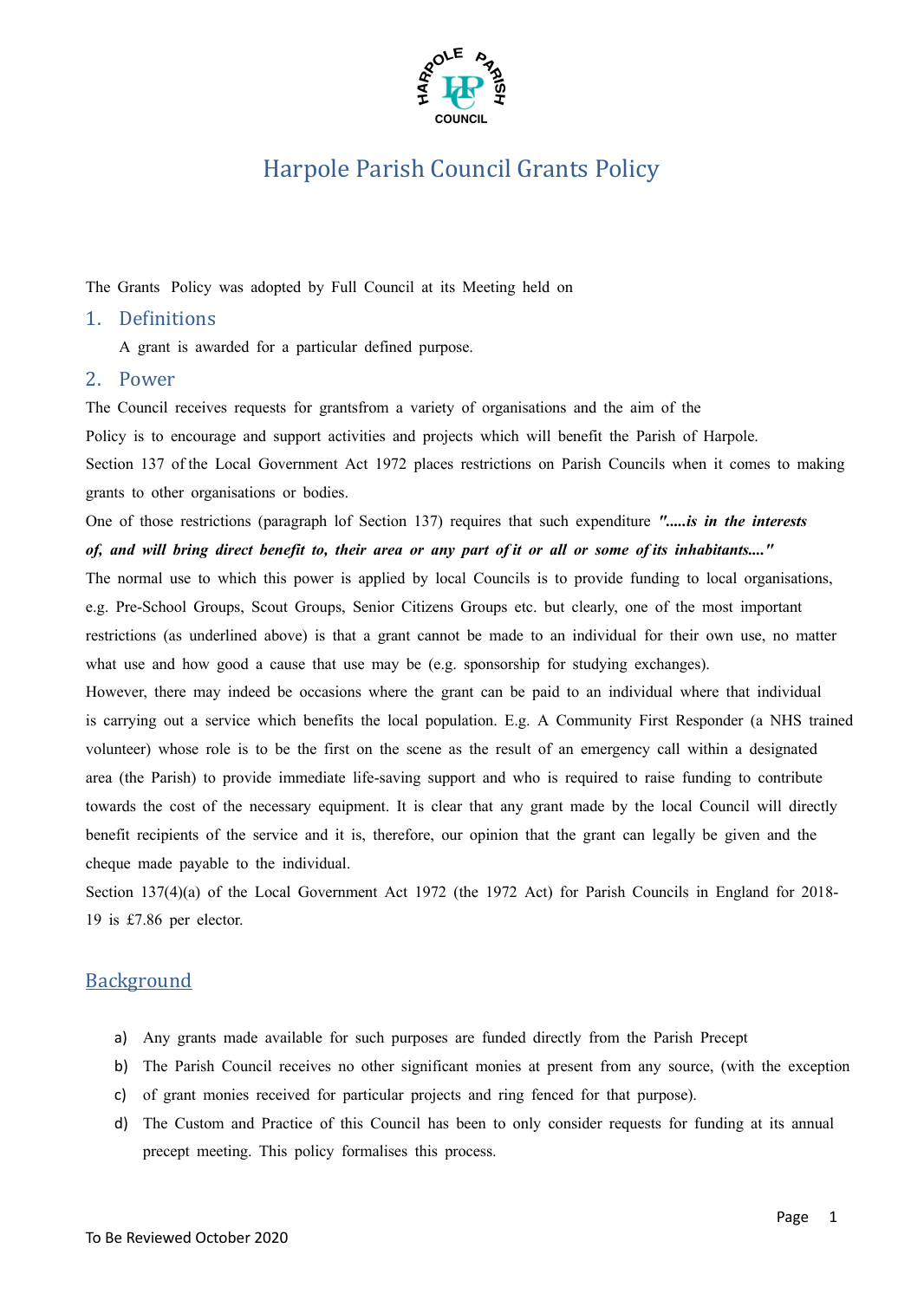

### 3. Policy

- a) Any grant made by the Parish Council must directly benefit the Parish of Harpole and its Parishioners. The Parish Council cannot make donations to individuals unless the Community directly benefit. (Thus the Parish Council cannot, for example, make a grant to a disaster appeal unless the disaster in some way affected the Parish or a substantial number of Parishioners.)
- b) Grantscannot be made to fund political activities.
- c) All proposed expenditure must be detailed in the Parish Council's annual budget meeting, to enable calculation of the Council's precept.
- d) The organisation making a grant request should be a non-profit making voluntary organisation where membership is open (i.e. no discrimination of membership on grounds of sex, race, religion etc.)
- e) The Parish Council will not fund events or activities which can be funded by the relevant participants or which can or will be self-supporting by means of donations, or grants from other organisations etc.
- f) The Parish Council will consider applications for funds in situations:
	- where there is no other way of obtaining the relevant funds;
	- The funds will enable the relevant group or organisation to access or "unlock" funds or assistance from third parties; and
	- Monies have been donated or raised but these are insufficient and funds are needed to bridge the resulting gap.
- g) The Parish Council will endeavour to provide assistance and support where appropriate to groups and organisations in the Parish wishing to access grants and other funds from third parties and local authorities.

### 4. Applications

- a) All applications for grants or donations shall be made in writing to the Clerk to the Council who shall arrange for those applications which meet the Council's criteria to be considered at the next precept meeting of the Finance Committee of Council.Only one grant will be given to any group or organisati on, or forany particular purpose, in any financial year (1st April to 31st March).
- b) Applications must complete the Council's application form.
- c) Applicants whose application meets the criteria will be considered at the next Precept Meeting normally in November. Successful applicants shall provide details of to whom payment should be made and acknowledge receipt of the payment.
- 5. Conditions
	- a) The Parish Council will assess applications with particular reference to the number of Parishioners likely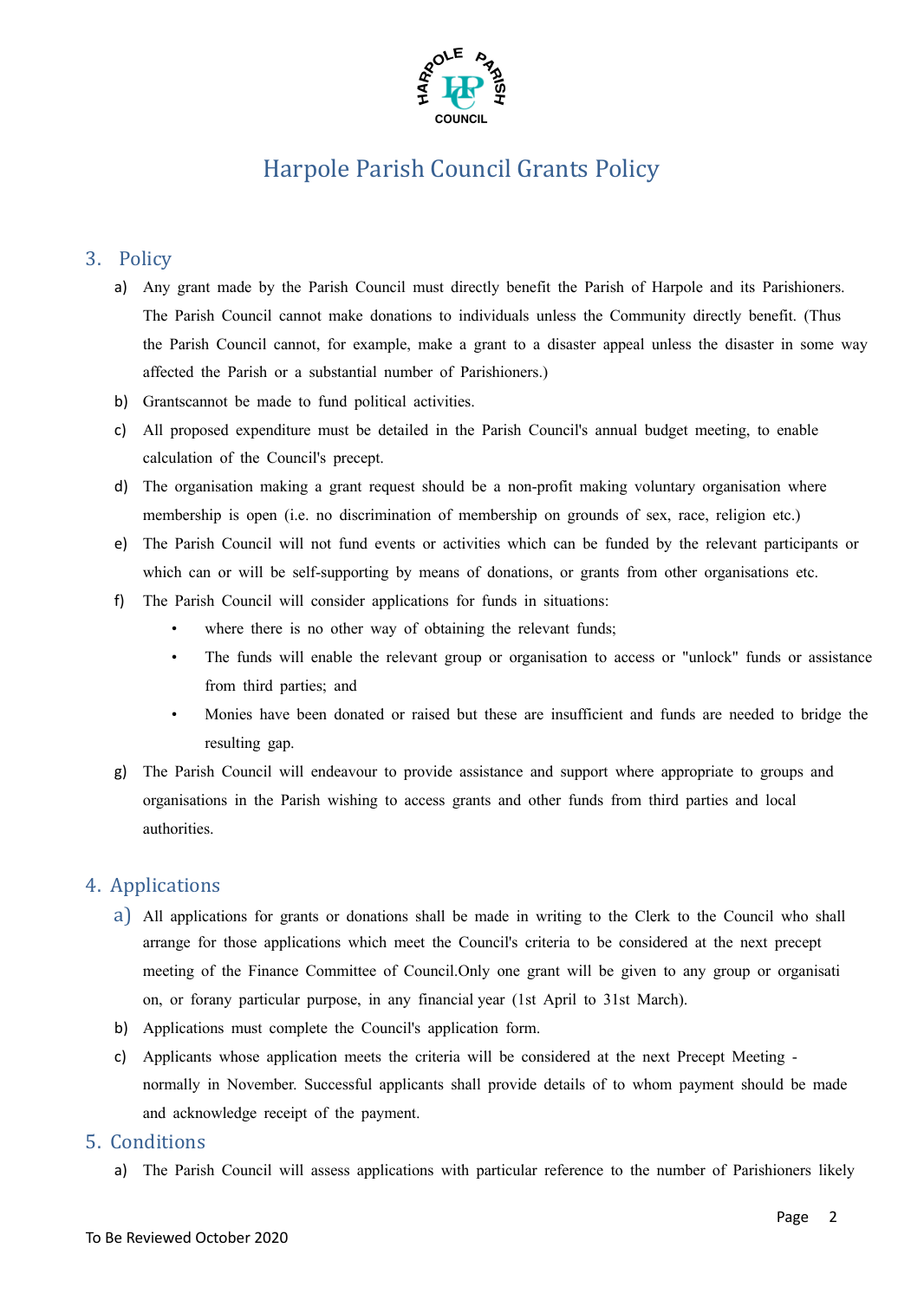

to benefit, or whether any particular category of Parishioners would receive specific benefit (e.g. children, the elderly, persons with any form of disability etc.)

- b) Where a request for a grant/donation is agreed, the Council shall determine the amount, usingthe figure stated by the applicant as a guide only.
- c) The grant or donations shall be used only for the stated purpose otherwise the monies shall be returned to the Council, except where the Council's prior written consent has been given for the funds to be used for another purpose.
- d) The Council may request that applicants provide written feedback explaining how the grant/donation has benefited their group/organisation. If feedback is required, this will be communicated in the decision letter.
- e) The Council reserves the right to request repayment of any grant/donation where an applicant does not comply with these conditions.

### 6. Notes

- a) The Council's decision on any application is final and there is no right of appeal.
- b) The Council reserves the right to decline any application without giving reasons for its decision.
- c) The Council will not commit to any continuing expenditure.
- d) Nothing in this Policy prevents the Council from providing a grant for donation to a group, organisation or project without application where the Council considers that the giving of such a grant or donation will bring benefits to residents of the Parish.
- e) Where a Member of the Council is a member of a group/organisation applying for funding, that Member must declare, in accordance with its Code of Conduct, an interest in the matter and refrain from voting. Advice may be sought from the Monitoring Officer.
- f) Council may, in exceptional circumstances, consider grants at any time of year up to £250.00.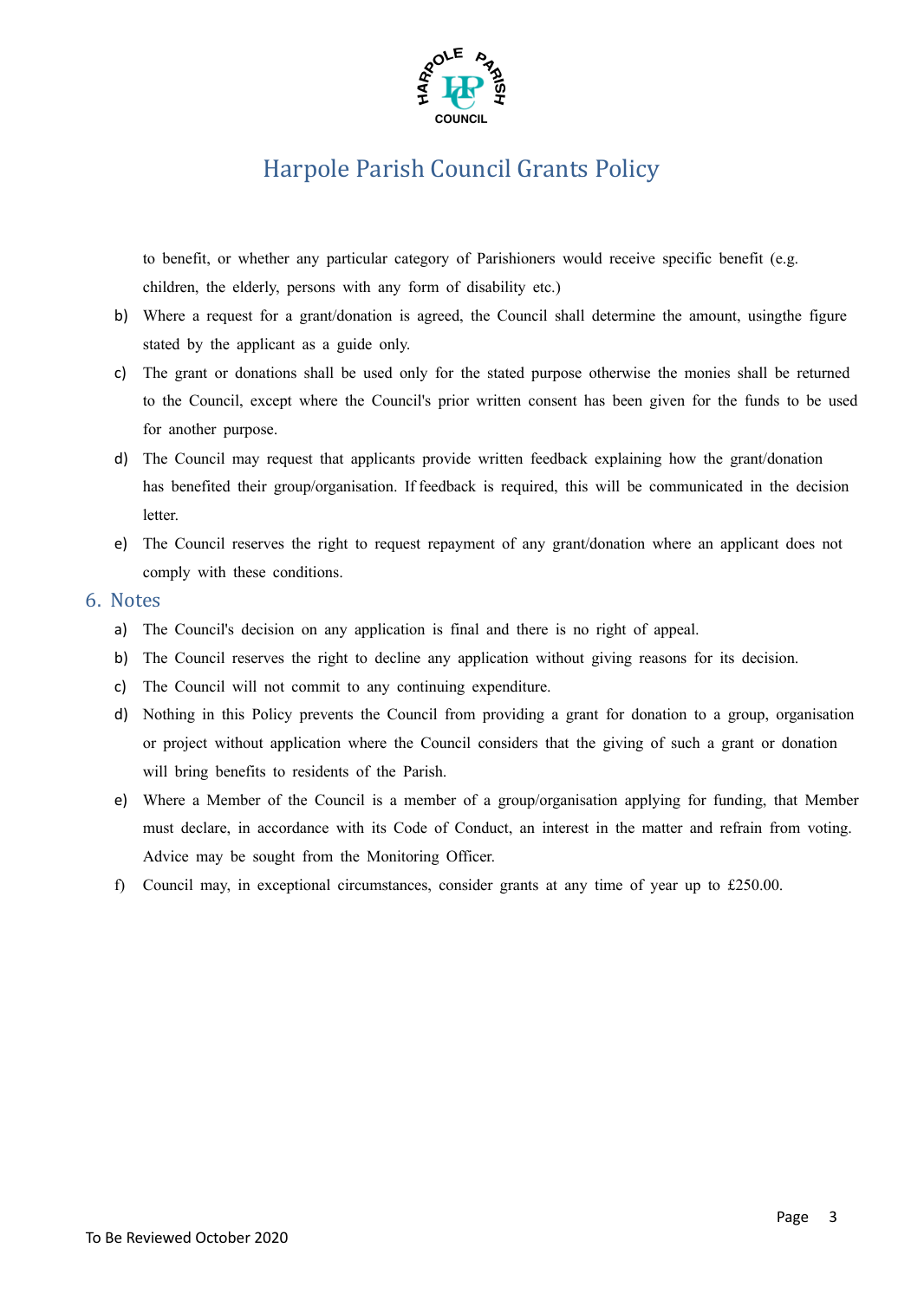

### Harpole Parish Council Application for Grant/Donation for Voluntary Organisations (Local Government Act 1972, Section 137)

Please note that this application will not be considered unless it is accompanied by a copy of the latest set of annual accounts showing the organisations income, expenditure and level of balances. If the organisation does not prepare annual accounts, copies of the bank statements covering the previous six months must be enclosed.

|          | <b>Description</b>                                                                                                                                                                                                                                                                                  | <b>Details</b>                                     |
|----------|-----------------------------------------------------------------------------------------------------------------------------------------------------------------------------------------------------------------------------------------------------------------------------------------------------|----------------------------------------------------|
| 1.       | Name of Organisation                                                                                                                                                                                                                                                                                |                                                    |
| 2.       | Name, Address and Status of Contact                                                                                                                                                                                                                                                                 |                                                    |
| 3.       | <b>Telephone Number of Contact</b>                                                                                                                                                                                                                                                                  |                                                    |
| 4.       | Is the Organisation a Registered<br>Charity?                                                                                                                                                                                                                                                        | Yes: Please state Registered Charity Number:<br>No |
| 5.<br>6. | Amount of grant/donation requested<br>Should your application be successful<br>please complete your bank details<br>below for electronic payment if<br>appropriate:<br><b>Bank Sort Code Number</b><br><b>Bank Account Name</b><br><b>Bank Account Number</b><br>For what purpose or project is the | £                                                  |
|          | grant/donation requested?<br>Description                                                                                                                                                                                                                                                            | <b>Details</b>                                     |
| 7.       | What will be the total cost of the above<br>project?                                                                                                                                                                                                                                                |                                                    |
| 8.       | If the total cost of the project is more<br>than the grant/donation, how will the<br>residue be financed?                                                                                                                                                                                           |                                                    |